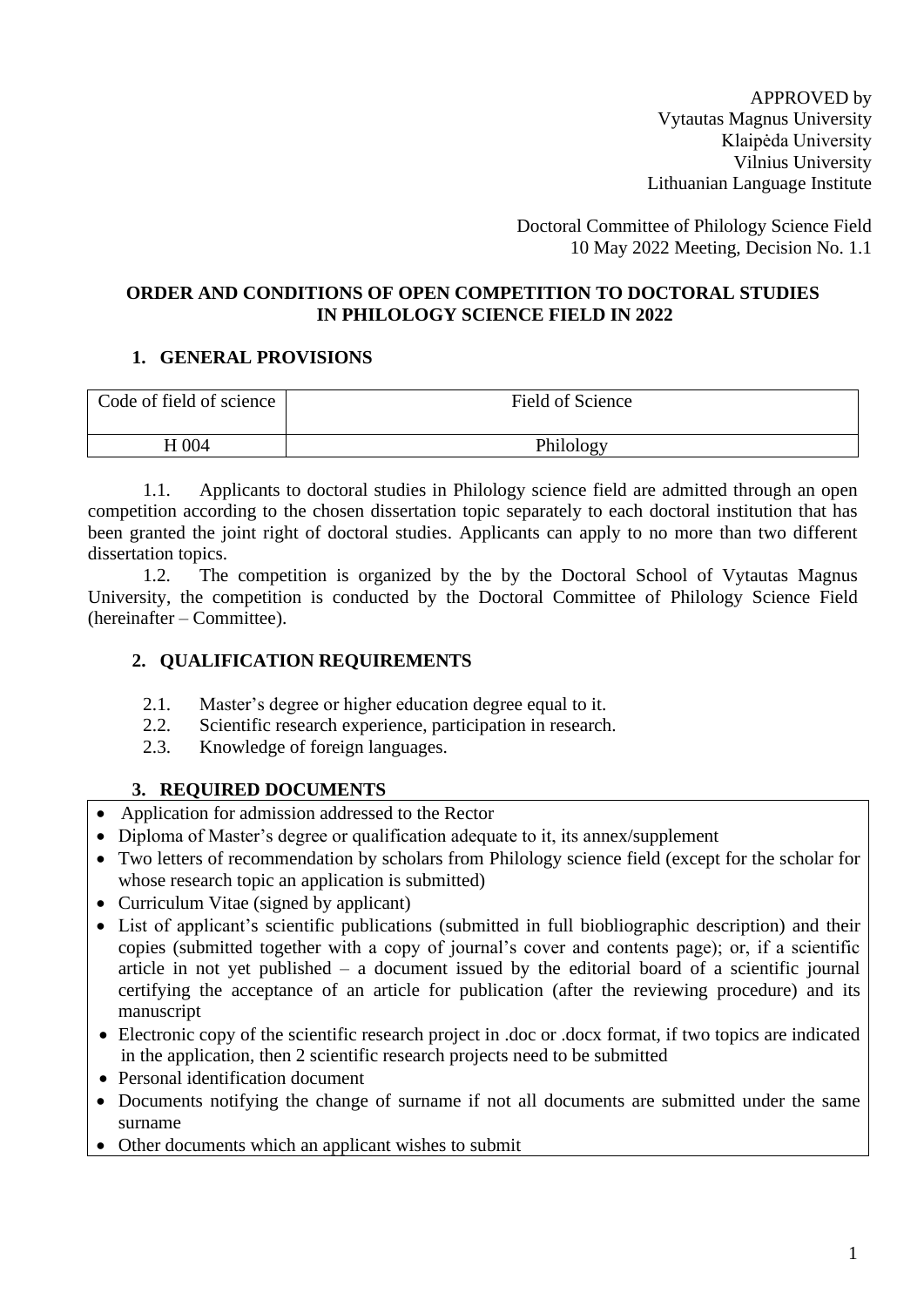#### **4. SELECTION CRITERIA**

- 4.1. **Scientific publications (SP).** Applicant's scientific publications are evaluated by points. Points for scientific publications are allocated and the sum of points is converted to a ten point system in the way described in Annex 1.
- 4.2. **Scientific research project (RP).** The scientific research project is prepared according to the requirements set by Committee (Annex 2). The project is marked by two evaluators appointed by Committee. Its final mark consists of the average of marks given by the two evaluators in a ten-point grading system.
- 4.3. **Grade point average (GPA)** of the marks of study courses and thesis in annex/supplement to Master's diploma or other diploma confirming the reward of corresponding qualification.
- 4.4. **Motivational interview (MI).** During the motivational interview the applicant's motivation to study in the doctoral programme is assessed as well as the adequacy of scientific publications, scientific research and other activity to the chosen topic, recommendations of scientists, knowledge of foreign languages, etc. The final point\* of the motivational interview is generated by the average of Committee member marks in a tenpoint grading system. The candidates to doctoral studies must collect no less than 7 points from the motivational interview.

# **5. STRUCTURE OF COMPETITIVE SCORE (CS)**

5.1. Competitive score (CS) is estimated according to the formula:

 $CS = 0.2*SP + 0.3*RP + 0.2*GPA + 0.3*MI$ , where:

 $SP - is$  the point calculated in a ten-point grading system for scientific publications, RP – is the final point of assessment for scientific research project,

GPA – is the grade point average of the marks in the annex/supplement to Master's degree or other diploma certifying the reward of the corresponding qualification, MI – is the final score obtained for the motivational interview.

5.2. In case of equal scores, an applicant with a higher evaluation of scientific research project / motivational interview / scientific publications / grade point average shall be given a priority.

\* Points are rounded to the nearest hundredths.

### **6. ADMISSION PROCEDURE**

- 6.1. Applicants are required to submit an application form to take part in the competition addressed to the Rector or the Head of the institution to which they are applying. This request can be submitted to the Doctoral School/Office of Science of each doctorate institution having the right to organize such studies. Together with the application, all document specified in Section 3 need to be submitted. Only those who submit all required documents can take part in the competition.
- 6.2. All applicants are required to take part in a motivational interview with the Committee members.
- 6.3. The Committee generates a competitive score according to the selection criteria and makes priority lists of applicants for each partner institution's dissertation topics.
- 6.4. In three days after the announcement of competition results, applicants can submit a motivated appeal to the Committee, and upon receiving a negative response, in three days, can appeal to the head of the doctoral institution, to which doctoral studies they applied.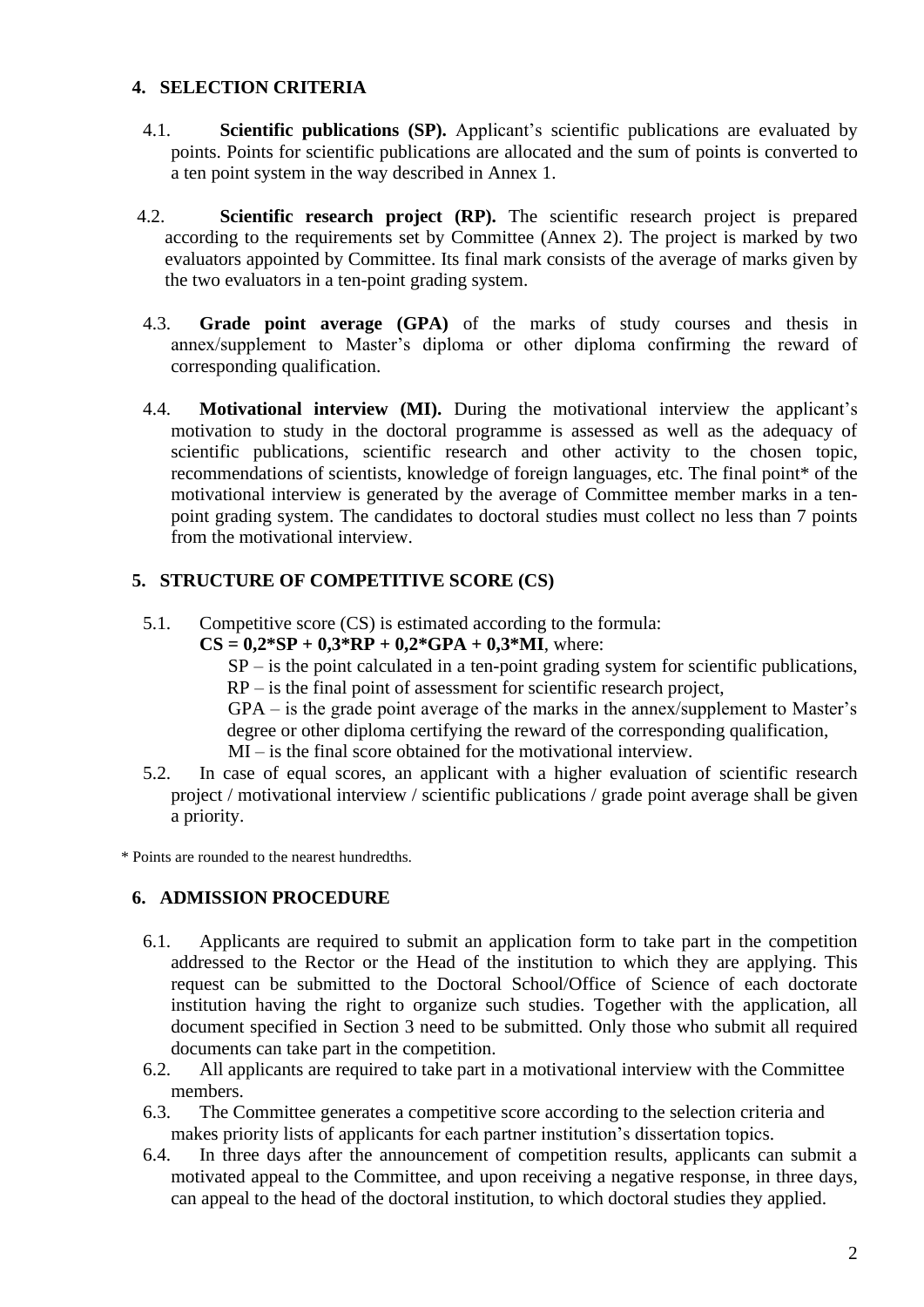- 6.5. After the final list of invited candidates is announced, applicants who were not accepted into state-funded study places, but who meet the requirements for doctoral studies, can choose fee-paying doctoral study places and study paying a tuition fee set by a doctoral institution.
- 6.6. Candidates invited to doctoral studies sign a bilateral contract with the doctoral institution, and the Rector's order is issued on their acceptance to doctoral studies.
- 6.7. If, after the admission process is over, there are free study places left, a second round of admission can be organized, which is carried out following the same procedure.

| <b>Admission procedures</b>                                   | Dates and deadlines     |
|---------------------------------------------------------------|-------------------------|
| Submission and registration of documents                      | $20220701 - 20220825$   |
| Doctoral Committee Meeting (motivational interview with       | 2022 09 01 - 2022 09 14 |
| applicants)                                                   |                         |
| Doctoral Committee Meeting (calculation of the competition    | $20220901 - 20220914$   |
| results)                                                      |                         |
| Notification of applicants about the competition results      | 2022 09 16              |
| Submission of motivated appeals to Doctoral Committee         | $20220919 - 20220921$   |
| Submission of appeals to the Head of the Doctoral Institution | $20220922 - 20220926$   |
| to which the applicant applied                                |                         |
| Announcement of a list of invited candidates                  | 2022 09 27              |
| Signing agreements with the Doctoral Institution              | $20220928 - 20220930$   |

### **7. ADMISSION OF CITIZENS OF FOREIGN COUNTRIES TO DOCTORAL PROGRAMME STUDIES**

- 7.1. Applicants from foreign countries, having acquired a Master's degree or corresponding qualification outside the Lithuanian Republic, have to submit all the documents indicated in Section 3 and the following additional documents:
	- 7.1.1. Notarised translation of the Master's degree diploma and its supplement into the Lithuanian language.
	- 7.1.2. The Certificate of recognition of higher education qualification acquired abroad. The document about the acquired qualification may be issued by The study quality assessment centre and also high schools upon submission of the required documents.
	- 7.1.3. Application form for admission is filled in English. Curriculum vitae, a list of scientific publications and their copies can be presented in the English language.
- 7.2. Applicants taking part in the competition take their responsibility for all travel expenses and documents: passport, visa, temporary residence permit, health insurance etc.
- 7.3 Applicants who have been admitted to doctoral programme studies, need to obtain a permission for temporary residence in the Republic of Lithuania or a permission to live in the Lithuanian Republic as a citizen of the country member of the European Community or have a permission to live in the Lithuanian Republic permanently.

#### **8. TUITION FEES PER YEAR**

- 8.1. Students admitted to fee-paying study places have to pay a normative fee for tuition approved by the Order No. V-69 of 13 January of 2022 by the Minister of Education, Science and Sport of the Lithuanian Republic:
	- 8.1.1. 11045 EUR per year for full-time studies;
	- 8.1.2. 7363 EUR per year for part-time studies.
- 8.2. Tuition fee can be reduced upon the decision of doctoral institution.
- 8.3. Tuition fee should be paid in 15 calendar days from the day the study contract comes into effect.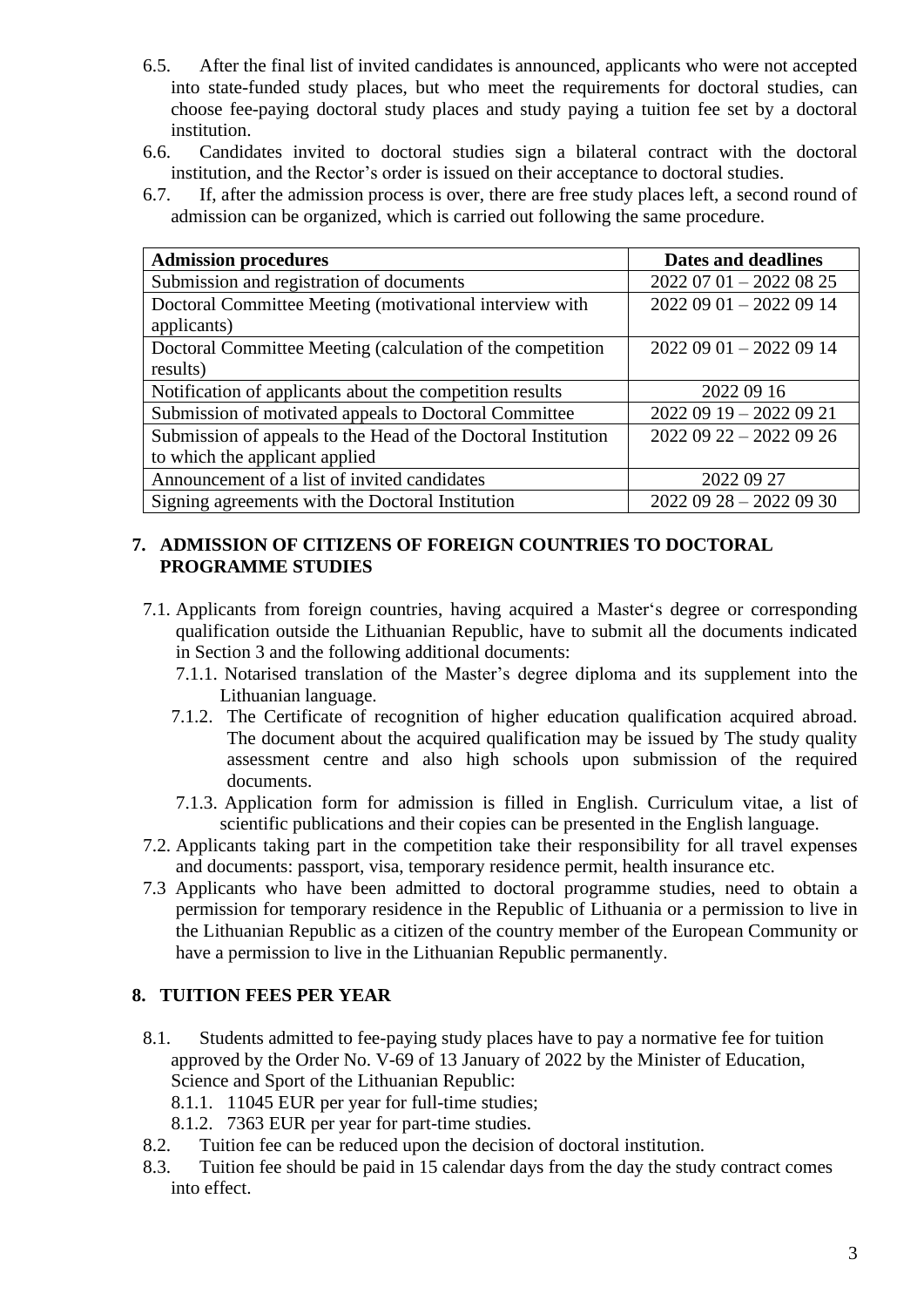# **9. CONTACTS**

| <b>Vytautas Magnus University</b> | Universiteto str. 8A-203, Akademija, Kauno distr.<br>Contact person – Rasa Andrišiūnaitė, tel. +370 37 209<br>$815, +37061921615$ , email: doktorantura@vdu.lt<br>Admission documents shall be submitted at<br>https://epasirasymas.vdu.lt |
|-----------------------------------|--------------------------------------------------------------------------------------------------------------------------------------------------------------------------------------------------------------------------------------------|
| Klaipėda University               | Herkaus Manto str. 84 – 301, Klaipėda<br>Contact person – Vita Jušienė, tel. +370 46 39 89 32,<br>email: vita.jusiene@ku.lt<br>Office hours: 9.00–15.00.                                                                                   |
| Lithuanian Language Institute     | P. Vileišio str. $5 - 155$ , Vilnius.<br>Contact person – Aurelija Tamulionienė,<br>tel. +370 5 234 71 94, email: lki@lki.lt.<br>Office hours: 9.00–15.00.                                                                                 |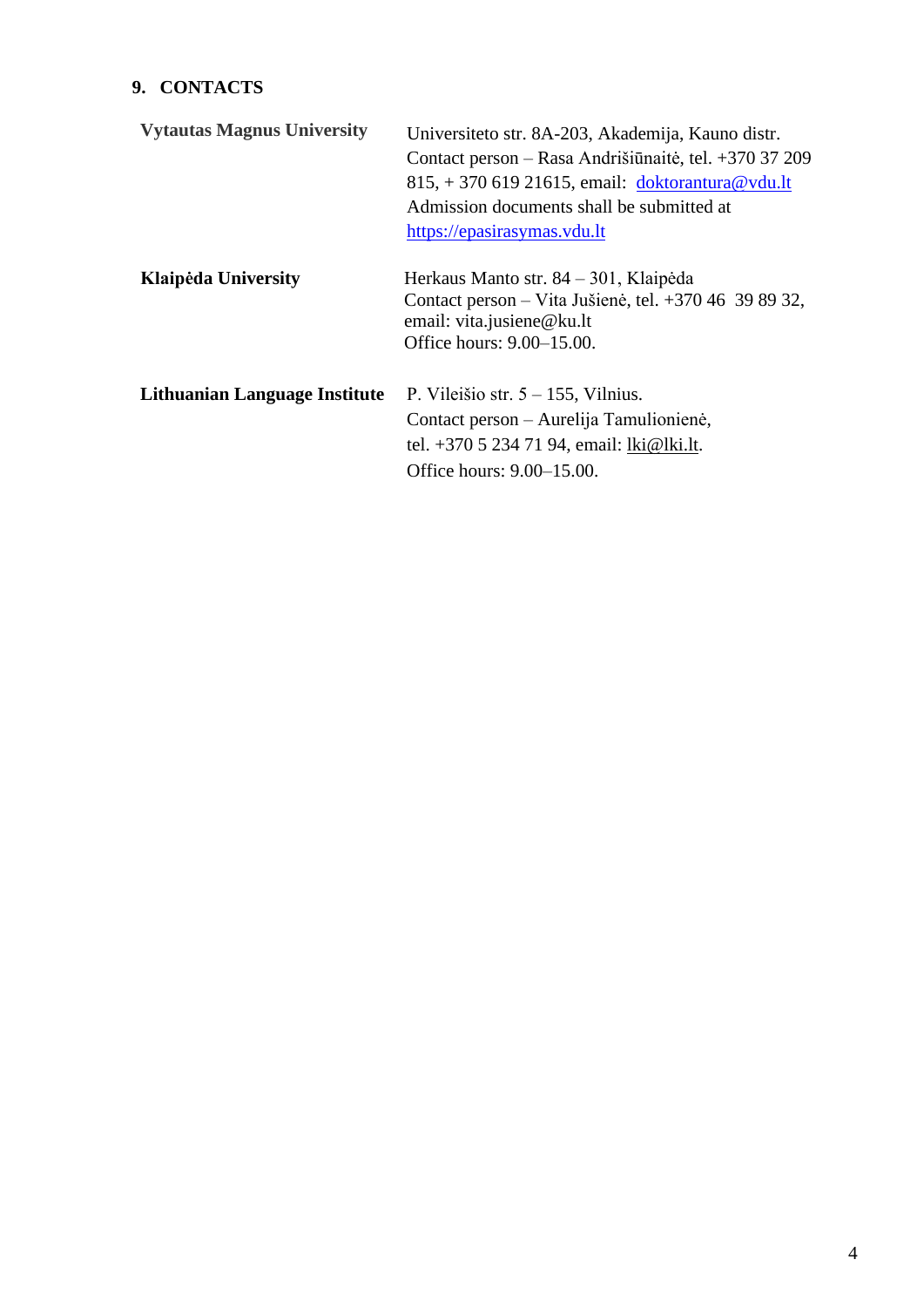| <b>Type of scientific work</b>                    | <b>Measurement</b> | <b>Points</b> |
|---------------------------------------------------|--------------------|---------------|
|                                                   | unit               |               |
| Scientific articles in publications, refereed in  | Author's input*    | 3             |
| Clarivate Analytics Web of Science and (or)       |                    |               |
| Scopus databases                                  |                    |               |
| Scientific articles in other reviewed scientific  | Author's input     | ↑             |
| publications                                      |                    |               |
| Scientific articles in reviewed cultural, art and | Author's input     |               |
| professional publications; in conference          |                    |               |
| proceedings                                       |                    |               |
| Other **                                          | Author's input     | $0 - 3$       |

# **ASSESSMENT OF SCIENTIFIC PUBLICATIONS**

\* Author's input (AI) is calculated according to the formula:  $AI=1/N_A$ , where  $N_A$  is the total number of authors of the article. For example, if the number of authors is 4, one author's input is worth 0.25, i.e.  $AI = 1/4 = 0.25$ .

\*\* The Committee shall also have a right to assess other applicant's scientific output that is not included in this table, and assign additional points from 0 to 3.

**Reviewed scientific articles**: reviewed periodical publications, reviewed series or one-time publications, having editorial board of scholars and ISSN or ISBN number.

**Scientific article** is an article published in scientific publications, written in compliance with requirements for a scientific article in a particular science field (footnotes, bibliography, formulas, drawings, description of methodology, statistic tables, and etc.), and corresponding to the scientific criteria, recognised in that science field; the minimum scope valid is 0.25 of the quire. The decision to accept shorter than 0.25 (1 quire  $= 14$  pages) of the quire scientific publications is made by the Committee.

#### **The total sum of points is converted into a 10-point grading system as follows:**

- The maximum number of points of the applicant (Tmax) equals 10 points.
- Tmax divided by 10 equals the constant -k  $(k = Tmax/10)$ .
- The total scored sum of other competition participants' points is divided by constant -k, and equals the applicant's number of points for scientific publications (points are rounded off to one decimal place).